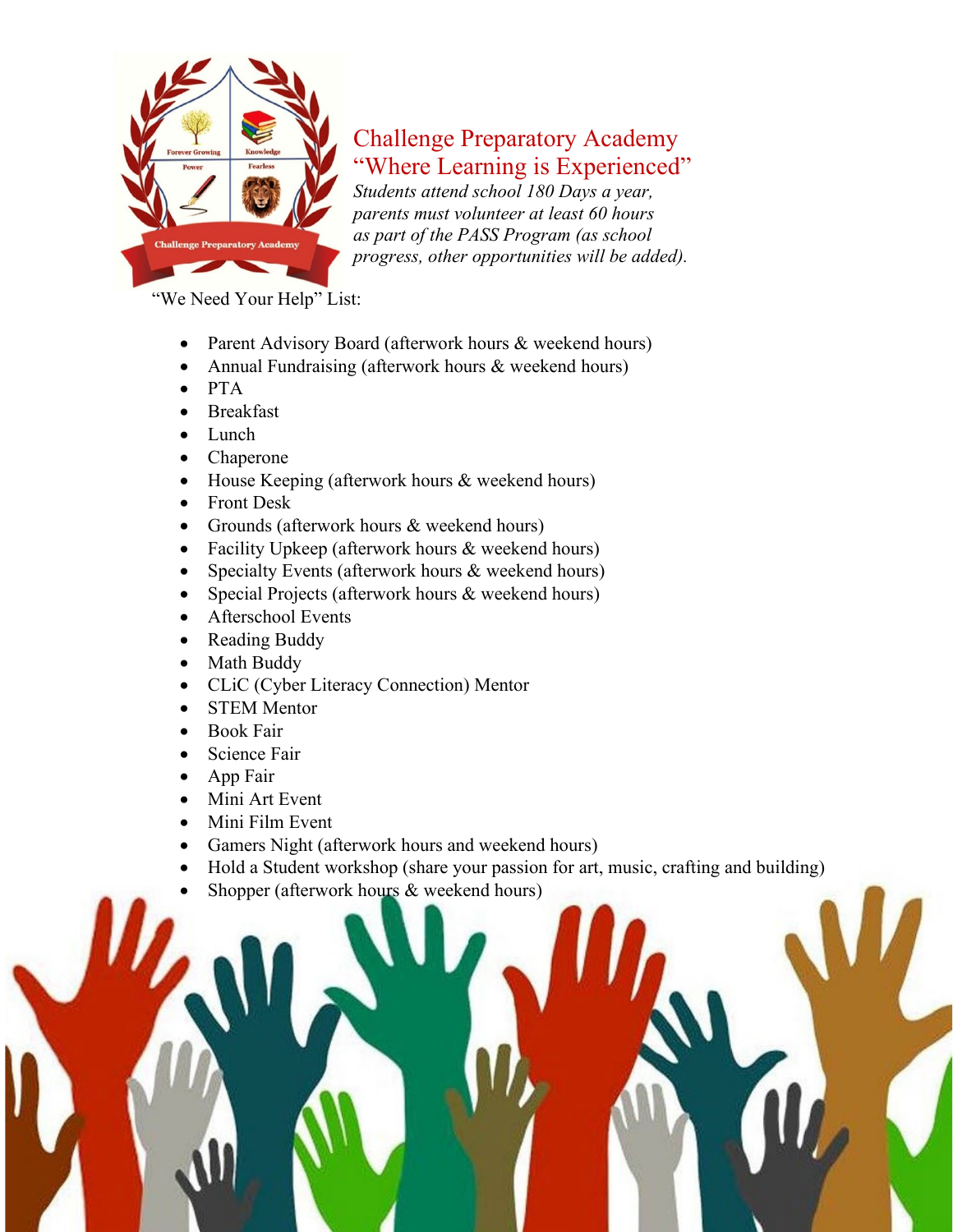## **Challenge Preparatory Academy's Volunteer Expectations:**



Your student must be enrolled at school.

Remember that not everyone is suited for the same type of involvement. You may have to "try on" a few activities before you find something that feels right. If you need ideas, ask Dr. Willis, she will be glad to help you think of something!

Once you commit, we are depending on you: When you offer to help out, find out how much of a time commitment is expected and if it will be ongoing. For example, if you are going to repair the costumes for the spring musical or keep the art room stocked year-round? Are you chaperoning a field trip or coaching the whole season?

If you organize or help out with an activity that takes place off the school grounds, find out if there are any specific school regulations you need to keep in mind or any liability issues you should consider.

- **Be clear about how much time you're willing to volunteer.** Don't be afraid to say no if you're asked to do more than you feel comfortable with — but try to say it early enough so that someone else can take your place. Many trips and activities can't happen unless the school has enough chaperones or supervisors.
- **Start small.** Don't offer to coordinate the holiday bake sale, special event, and parent meeting all at once. If you've taken on too much, find out if you can pass some duties to other parents.
- **Don't give your child special treatment when you're volunteering at the school.** Follow your child's cues to find out how much interaction works for both of you. Most kids enjoy having their parents involved, but if yours seems uncomfortable, consider taking a more behind-the-scenes approach. Make it clear that you aren't there to spy — you're only trying to help out the school.
- **Get feedback from the teachers and students.** Find out what's most and least helpful to them and ask what you can do to make the most of the time you spend on school activities. It's important to communicate openly with teachers, administrators, students, and volunteers. Be flexible and responsive as the needs of the students and the school change.

Remember that volunteering not only benefits your student. It helps the classroom, the whole school, and the community by giving students positive interaction, support, and encouragement.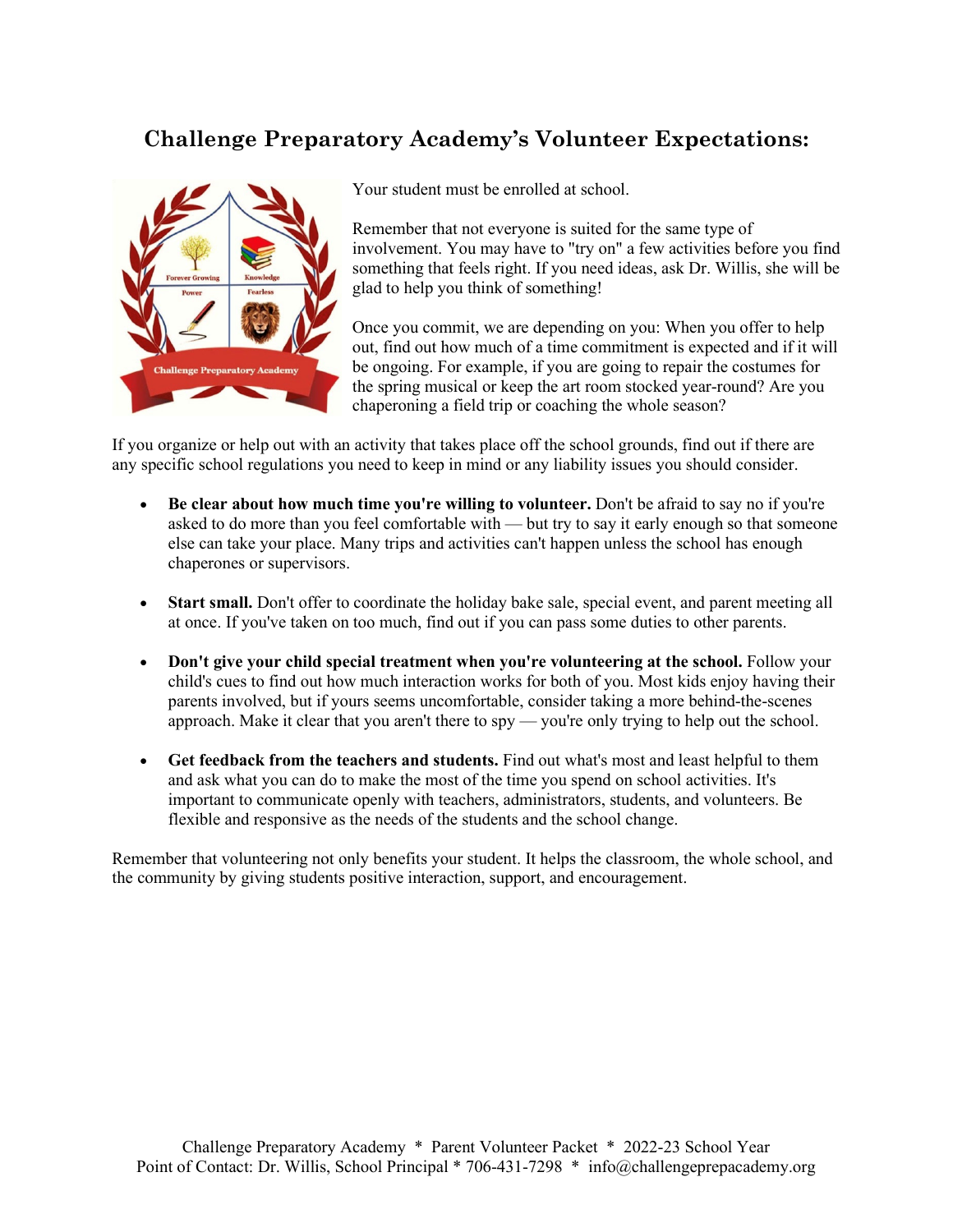

 **Who M[ay Volun](http://www.vindhyabachao.org/get-involved/volunteer)teer:** Parents of a student en[rolled at](https://creativecommons.org/licenses/by-sa/3.0/) Challenge Preparatory Academy (CPA) and their siblings who are 18 years or older who do not attend CPA. Initials

**When you must volunteer:** Students' school year is 180 days. Parent Volunteer Service is half the days of students' school year, 1 hour per day  $= 60$  hours of volunteer service to CPA. Parents are required to volunteer each month for a minimal of 3 hours a month and a total of 60 hours over 10 months (August 2022 to May 2023).

**Counting Hours:** Time Sheets are due on the 1<sup>st</sup> Monday of every month. Volunteer Service must be recorded as individual days. All information on volunteer time sheet must be filled out completely or no credit will be given. Initials

- You must volunteer for a total of 60 hours beginning August 9, 2022, to May 31, 2023. Hours may be counted only once. Initials
- You can **buy your volunteer** hours at a rate of \$468.90 for 60 hours *(the money will go towards student scholarship funds)*, or 7.82 for an individual hour, if you cannot volunteer during any of the 10 months (minimal hours cannot carry over to the next month). The maximum cost for a non-volunteer month is \$47.20 (6 hours) and minimal is \$7.82 (1 hour). Indicate on your volunteer time sheet and attach a check or money order. \_\_\_\_\_\_ Initials

**Remember:** Signing in at an event does not automatically credit completed hours. All volunteer hours must be recorded on the Volunteer Time Sheet, submitted no later than the 1<sup>st</sup> Monday of each month for credit to be given. Initials

Signature: <u>Date:</u> 2014

If you decided to buy your volunteer hours, please submit your Volunteer Time Sheet (indicate "No Volunteer Hours") and a check or money order, please no cash.